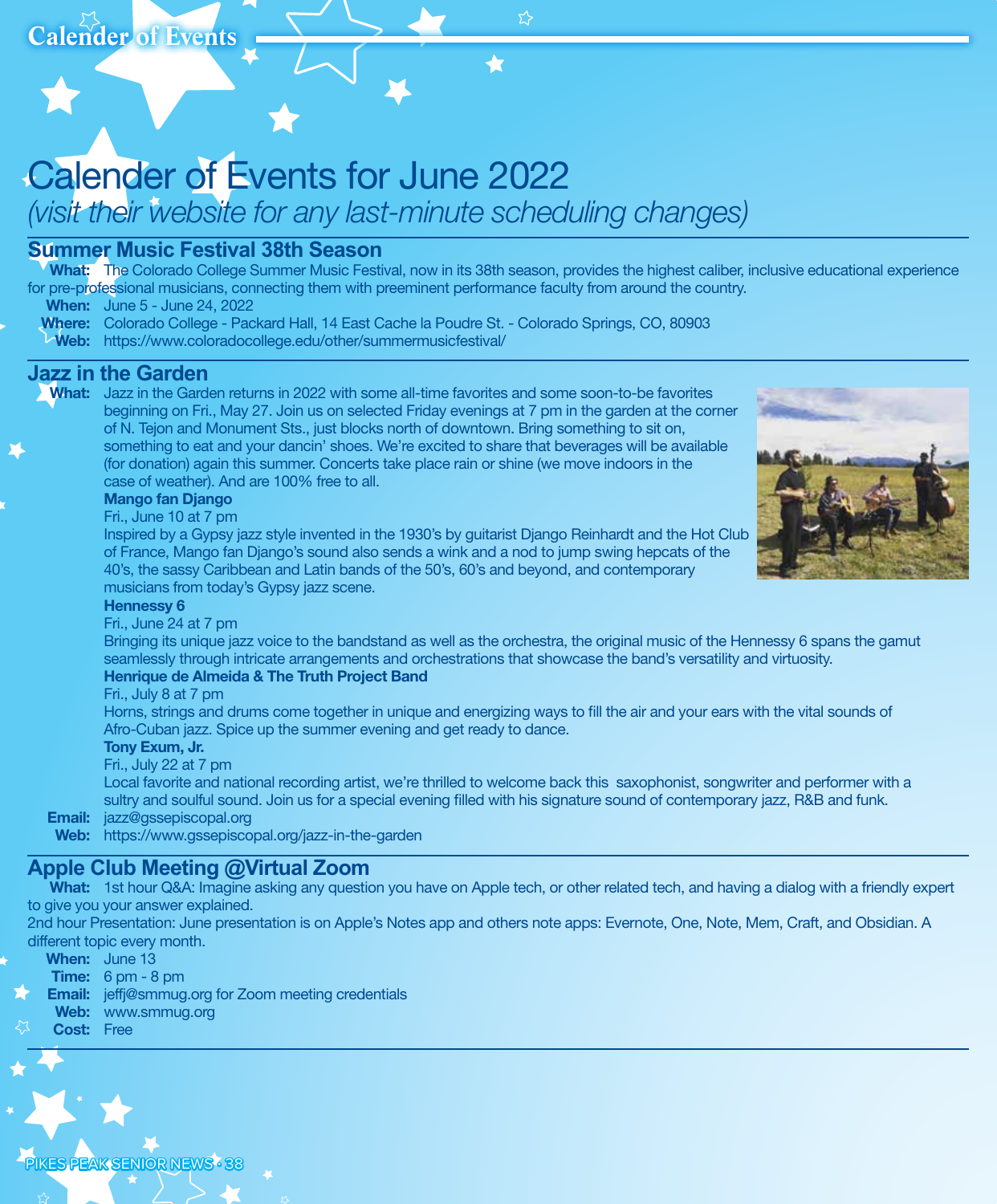### **Manitou Springs Colorado Wine Festival**

What: We call it the "Colorado" wine festival, because all you'll find here is wine made in the state of Colorado! We celebrate local wineries and vendors with the great day in the park, complete with 3 live music artists and a bevy of food trucks and tasty treats to pair with your wine samples. Be sure to grab your ticket to sample all the delicious Colorado wines, meads, and glögg that will be offered! Where: 502 Manitou Ave (Memorial Park)

**When:** June 4, 2022

#### Web: https://manitousprings.org/manitou-springs-colorado-wine-festival/

#### **Beer Bonnets and Brews Fest**

| $\mathcal{N}$ | What: This family-friendly event will offer a smorgasbord of activity for people of all ages! History will mix with |
|---------------|---------------------------------------------------------------------------------------------------------------------|
|               | modern times at the Rock ledge Ranch historic site where guests can enjoy beverage tasting, live music,             |
|               | games from 1800's, living history, competitions for best beard or bonnet.                                           |
|               | <b>When:</b> Saturday, June 12                                                                                      |
|               | <b>Time:</b> Noon - 8 p.m.                                                                                          |
|               | <b>Where:</b> Rock Ledge Ranch Historic Site - 3105 Gateway Road, Colorado Springs, CO 80904                        |
|               | <b>Phone: 719-578-6777</b>                                                                                          |



### **Pikes Peak Celtic Fest**

What: The Festival field will be filled with the sound of Bagpipes, the smell of fish & chips, the sight of world champion Irish dancers, and events/activities for every age. Come out to see the massed bagpipe bands of the Western United States Pipe Band Association. Come see world renowned Celtic Rock groups. See and learn tradition Irish and Highland dancing. Taste the best in Irish and Scottish cuisine. The Pikes Peak Celtic Festival will be the main attraction of the year.

- When: June 17-19th 2022
- Where: Western Museum on Mining and Industry at I25 and Northgate
	- Web: https://pikespeakcelticfestival.com/festival-info/

#### **June Jubilee**

What: The June Jubilee is a great way to kick off summer with a celebration of Fine Visual Arts and Handcrafted goods in the Center of Downtown Colorado Springs. This annual artisan showcase features the works of 85 juried artists with a vast array of media including paintings, sculptures, glasswork, photography, ceramics, and woodwork, a huge selection of handcrafted goods, as well as some great live music, and community fun. This family friendly fee event

 is the place to be for both locals and visitors in the heart of Colorado's 2nd biggest city. This well attended event happens right before Father's Day and the Summer Solstice. In addition to the art, the festival offers food, entertainment, art demos, and a very popular splash fountain.

When: June 25th and 26th

S.PEAK SENIOR NEWS · 40

Where: Acacia Park in Downtown Colorado Springs - 115 E Platte Ave.

### **16th Annual Purely Ponds Parade**

What: The Parade of Ponds and Waterfalls is a self-guided tour of several water feature exhibits throughout Colorado Springs, Monument, and the surrounding area. Proceeds from ticket sales benefit The Boys & Girls Club of the Pikes Peak Region with a matching donation from Purely Ponds Fine Landscapes. When: June 25 and 26 Time: 9am-5pm Email: jessica@purelyponds.com Phone: 719-896-0038 Web: www.purelyponds.com Cost: Ticket book, complete with tour map, addresses, driving directions and descriptions are just five dollars per ticket and will be available online by June 1st at http://purelyponds.com/parade-of-ponds.







ኢን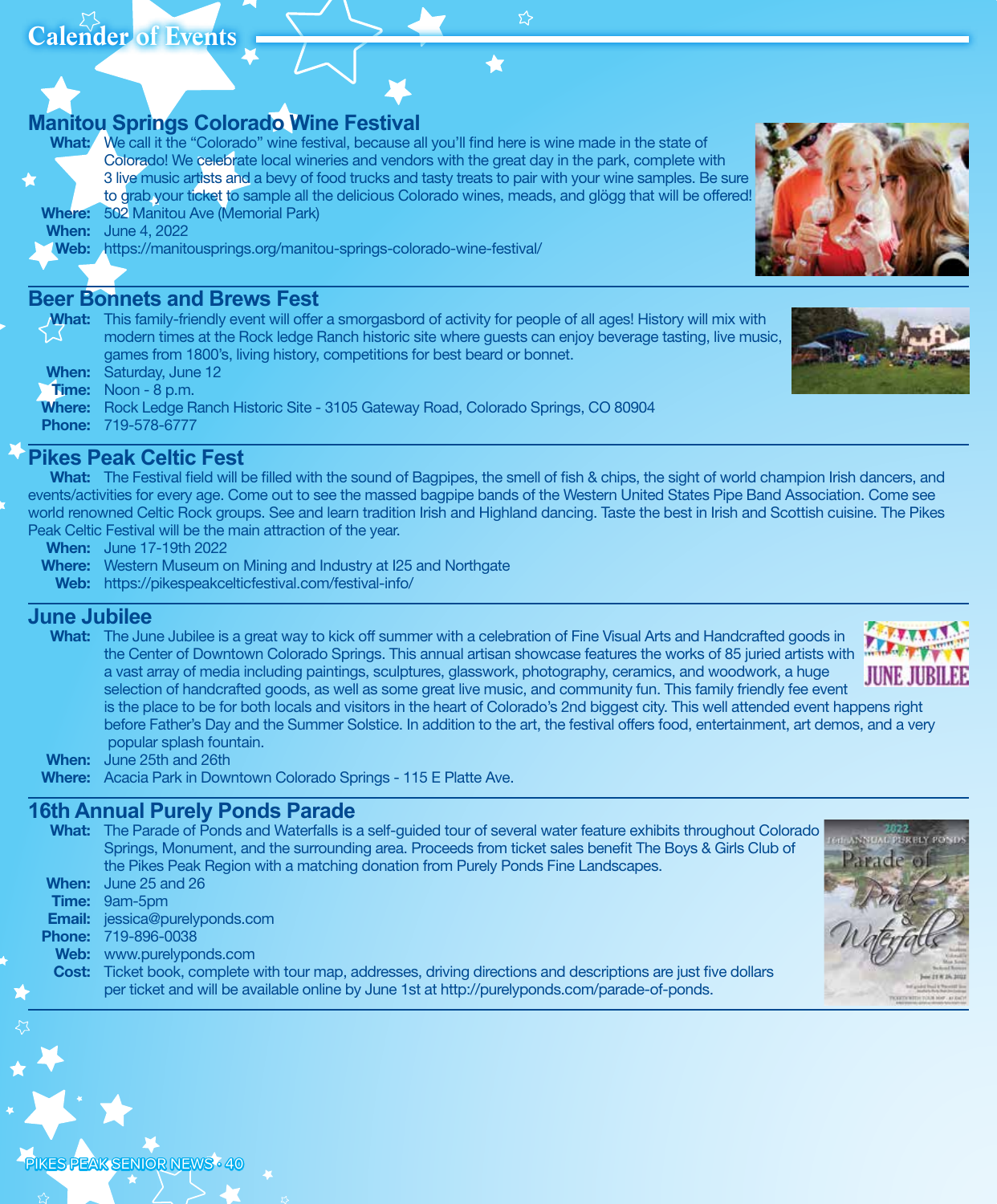☆

## **PIKES PEAK INTERNATIONAL HILL CLIMB**

What: First staged in 1916, the Pikes Peak International Hill Climb is the second oldest race in America. The invitation-only event, often referred to as the Race to the Clouds is held annually on Pikes Peak – America's Mountain, near Colorado Springs, Colorado, USA. The famous 12.42-mile course consists of 156 turns, boasts an elevation gain of 4,725 feet, and reaches a finish line at 14,115 feet above sea level. The PPIHC's automobile categories feature a wide variety of vehicles representing multiple forms of motorsport; everything from production-based Time Attack challengers to purpose-built Open Wheel racers and state-of-the-art Unlimited vehicles take on America's Mountain pursuing victory. When: Sunday, June 26, 2022.

Where: 5089 Pikes Peak Highway - Cascade, CO 80809

Email: Lisa Haightlisa@ppihc.org

Web: www.ppihc.org



# Calender of Events for July 2022 *(visit their website for any last-minute scheduling changes)*

### **Pikes Peak Or Bust Rodeo Days**

What: The best in PRORODEO are coming to Colorado Springs as the 81st Cinch Pikes Peak or Bust Rodeo welcomes the 2022 NFR Open.

When: July 13-16, 2022

- Time: All evening performances begin at 6:45 p.m., Saturday matinee begins at 12:15 p.m. Grounds open at 4:00 p.m. for evening performances and at 10:00 a.m. for the Saturday matinee, and parking is FREE!!
- Where: Norris Penrose Event Center 1045 Lower Gold Camp Rd, Colorado Springs, CO 80905 Web: PikesPeakorBust.org

### **Rocky Mountain State Games**

| What: The Rocky Mountain State Games (RMSG) is Colorado's largest multi-sport festival for athletes  |
|------------------------------------------------------------------------------------------------------|
| of all ages and athletic abilities, including those with physical disabilities or visual impairment. |
| The 2022 Rocky Mountain State Games will be held July 22-24 & 29-31*, primarily in Colorado          |
| Springs, Colorado at premier venues in the Pikes Peak region.                                        |
| <b>When:</b> July 22-24, and July 29-31                                                              |
| <b>Where:</b> Western Museum Of Mining And Industry - 225 N Gate Blvd, Colorado Springs, CO 80921    |
| $\mathbf{u}$                                                                                         |

Web: VisitRockyMountainStateGames.org

### **BroncDay**

What: Bronc Day is fun! It began on July 1, 1939. It continued unabated as an annual tradition—the women of the town kept it going through the tumultuous years of the 2nd World War—until today's 84th celebration. As it does today, the first celebration was highlighted by a parade including horses, clowns, and parade dignitaries. As the years rolled by and the celebration gained momentum, businesses entered the parade. Then came food vendors, artisans and craftsmen, children's games, trophy contests, musicians, and other friends were added to the fun. Join an 84-year family-friendly annual tradition.



|  | <b>When:</b> July 30th                                     |
|--|------------------------------------------------------------|
|  | <b>Where:</b> Gazebo Park in Green Mountain Falls Colorado |
|  | <b>Phone: 720-272-7467</b>                                 |
|  | Web: https://www.discoverutepass.com/bronc-day             |





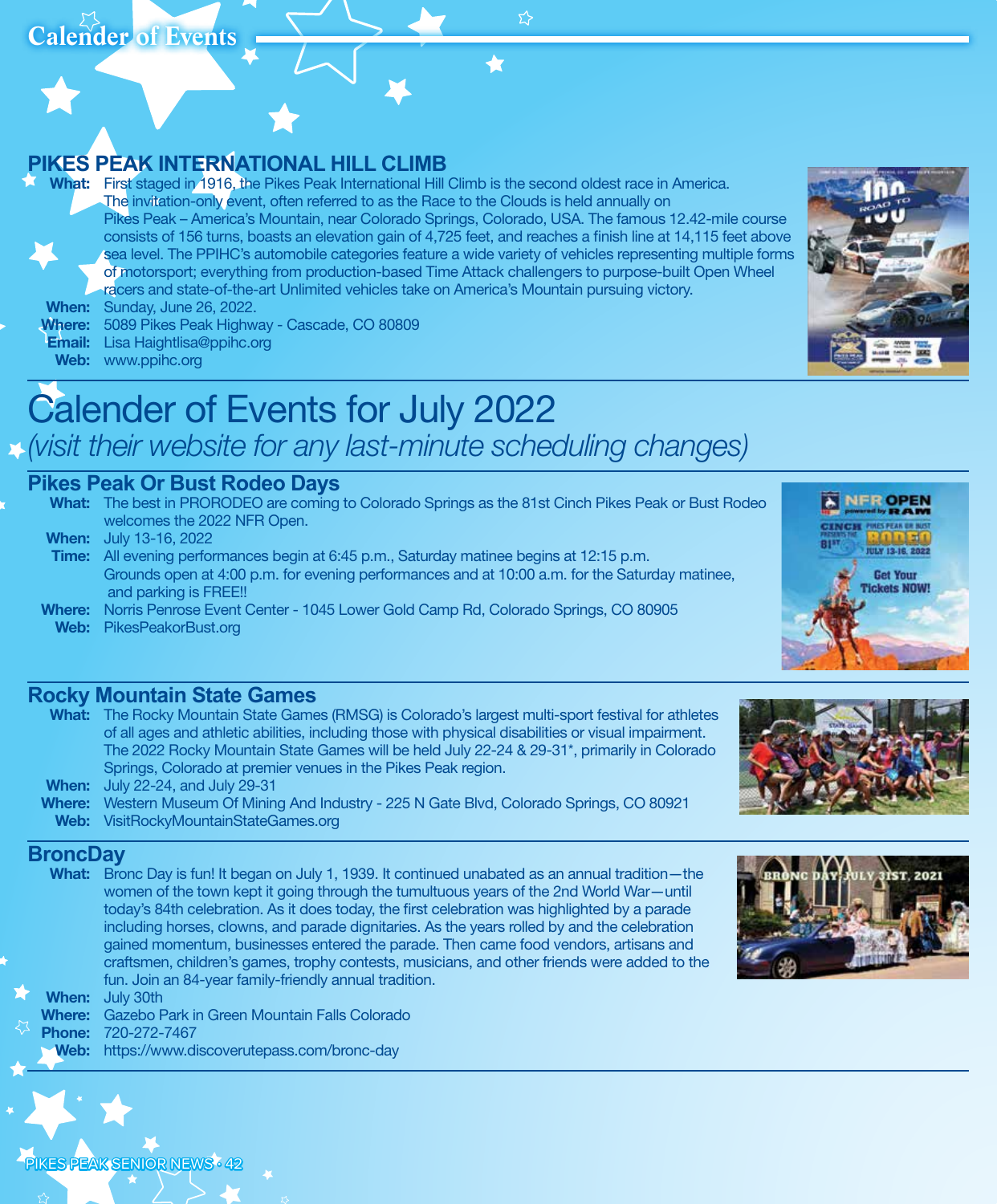ኢን

**Women's Army Corps Veterans' Association**

What: Army Women United meets monthly at the Sand Creek Police Dept When: the 4th Saturday of the month Time: 10:00 a.m. Where: 950 Academy Park Loop **Email:** Cindy at (719) 660-3641

### **The Ice Cream Social And Pie Baking Contest**

What: Old Fashioned Pie baking in Manitou Springs is serious businesses. Community members can gather together the first Monday in August to compete for fame, glory and bragging

rights. (The rest of us just show up to eat pie!)

When: August 1st

**Time:** 5:30 pm

- Where: Soda Springs Park Pavilion, Manitou Springs
- Cost: \$1 ice cream + \$2 pie



# July 4th Events In and Around Colorado Springs

### **Freedom Fest**

- What: Come Celebrate Independence! Fort Carson Freedom Fest includes live entertainment, food and beverages for purchase, and fun activities for the whole family! Bounce House \$5 per person Sales at Outdoor Recreation starting June 01, Credit cards accepted. We highly encourage pre-purchasing wristbands to avoid long lines at the event. Wristbands will also be sold at the Outdoor Recreation booth at Freedom Fest, starting at 4:30 p.m. **When:** July 1 2022
- Time: 5 pm 10 pm Parking open at 4:30 p.m, Festival begins at 5 p.m. Concert from 5:30-10:00 p.m.
- Where: Iron Horse Park, Fort Carson.
- Web: https://carson.armymwr.com/calendar/event/67698

### **Triple Crown Colorado Sparkler**

- What: Over 10,000 athletes will travel to the state of Colorado to bring athletes, locals, and families together for an unforgettable event. The Colorado Sparkler is a baseball tournament taking place in 28 baseball diamonds across Colorado Springs. And the best part? It's open to the public!
- Web: Check the website a few days before the event for any new changes. https://www.cosparkfire.com/

## **Old Colorado City 4th of July Community Picnic**

### **in Bancroft Park**

What: Join in on the Independence Day celebrations in Old Colorado City in Bancroft Park for the community 4th of July festivities! Bring the whole family to enjoy an afternoon celebration in your neighborhood park.

Time: 11am

Where: Westbound Colorado Ave at 18th Street





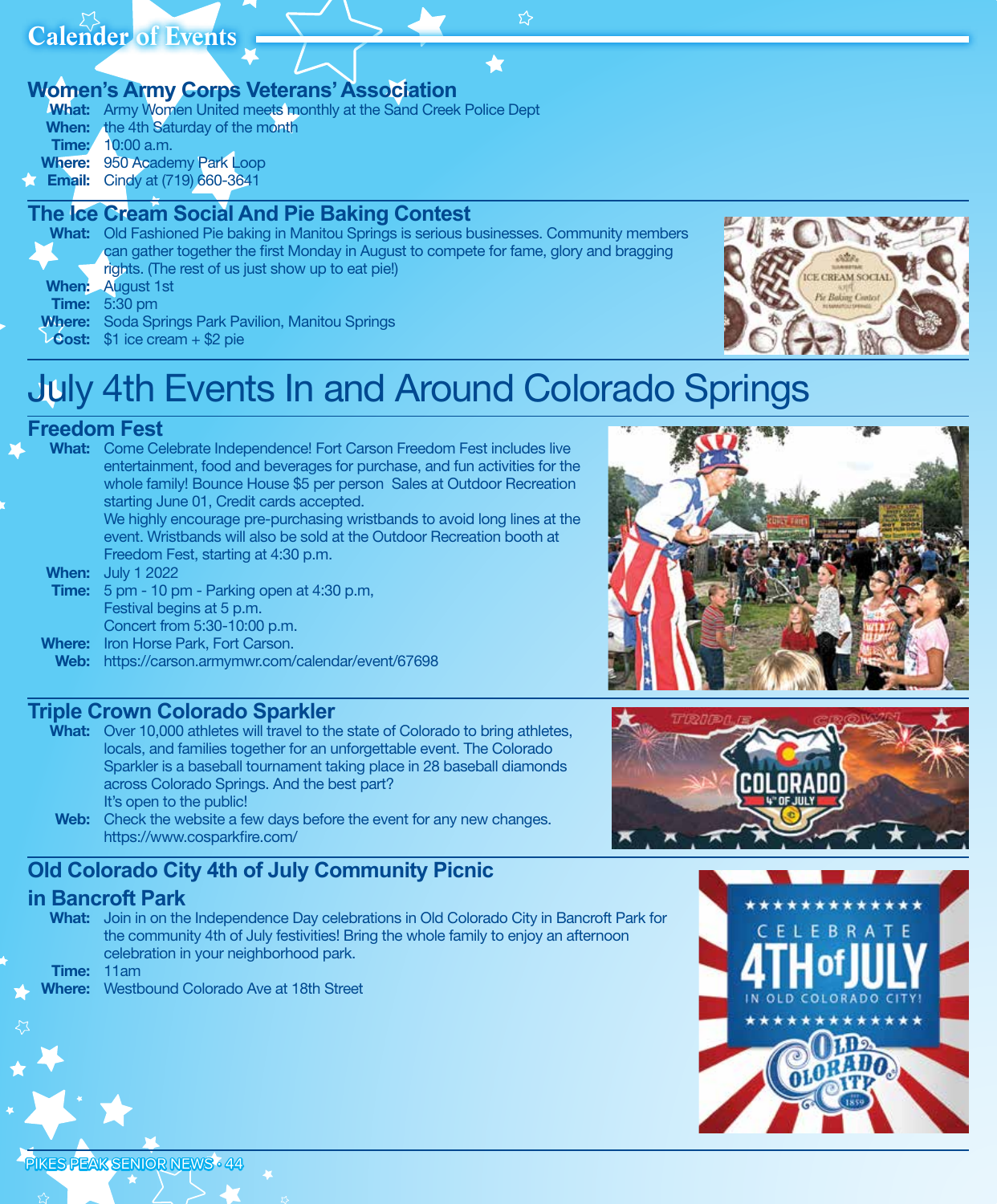**Rock Ledge Ranch Family Fourth**

What: The historic homes will be open. Witness a re-enactment of a Revolutionary War encampment and hear the Declaration of Independence. Visitors can meet General William Jackson Palmer and Teddy Roosevelt while patriotic music resonates throughout the site. Honest Abe will read the Gettysburg Address. Carnival games are available in the Barn. Bring a picnic or support a local food truck on-site! Pie, lemonade and cold watermelon will be available for sale in the Carriage House. The general store is the perfect place to buy an old-fashioned soda, a bag of popcorn, and a souvenir!



Web: https://rockledgeranch.com/events/

### **The Tri-Lakes 4th of July celebration**

What: The Tri-Lakes Chamber of Commerce, Economic Development, and Visitor Center hosts a street fair from 8:00 am to 3:00 pm. It showcases vendors on both Second and Washington Streets. There are favorite festival foods, arts and crafts merchants, local businesses, non-profit organizations, and more. The Chamber also hosts a family-friendly beer garden in Limbach Park from 10:00 am until 5:00 pm. Musicians perform in the park from the time the parade ends till 5:00 pm. The day begins with a pancake breakfast at 7:00 am at St. Peter Catholic Church. A 4-mile Fun Run starts at 7:00 am at the Palmer Lake Santa Fe Trailhead and ends in Monument in time for the parades. A children's parade begins at 9:30 am followed by the main parade at 10:00 am. Both parades are hosted by the Monument Hill Kiwanis Club. Parking in Downtown Monument is extremely limited due to road closures. Spectators are encouraged to come early, park at Lewis-Palmer High School, 1300 Higby Road, and ride the bus to and from downtown.





Inbound shuttle runs from 7:30 am - 9:45 am. Outbound shuttle runs from 11:00 am - 3:30 pm

### **Rocky Mountain Vibes vs Billings Mustangs: 4th of July Fireworks**

- What: There's no better way to spend celebrating our great country than with baseball and fireworks! Join us at the ballpark for a game with your Rocky Mountain Vibes vs the Billings Mustangs! Time: 6:30 PM –8:30 PM
- Where: 4385 Tutt Blvd. | Colorado Springs, CO | 80922
- Web: https://www.vibesbaseball.com

SPEAK SENIOR NEWS · 46

Cost: \$2 - \$50



### **Woodland Park's 'Old Fashioned 4th of July'**

- What: The Old-Fashioned 4th of July Celebration in Woodland Park's Memorial Park is a small town tradition! A fun-filled day of entertainment, vendors, food and games. Time: 9 a.m. - 3 p.m. Fireworks can be viewed from anywhere within the City starting approximately 9:15 p.m.
- Where: Memorial Park 200 North Park Street, Woodland Park